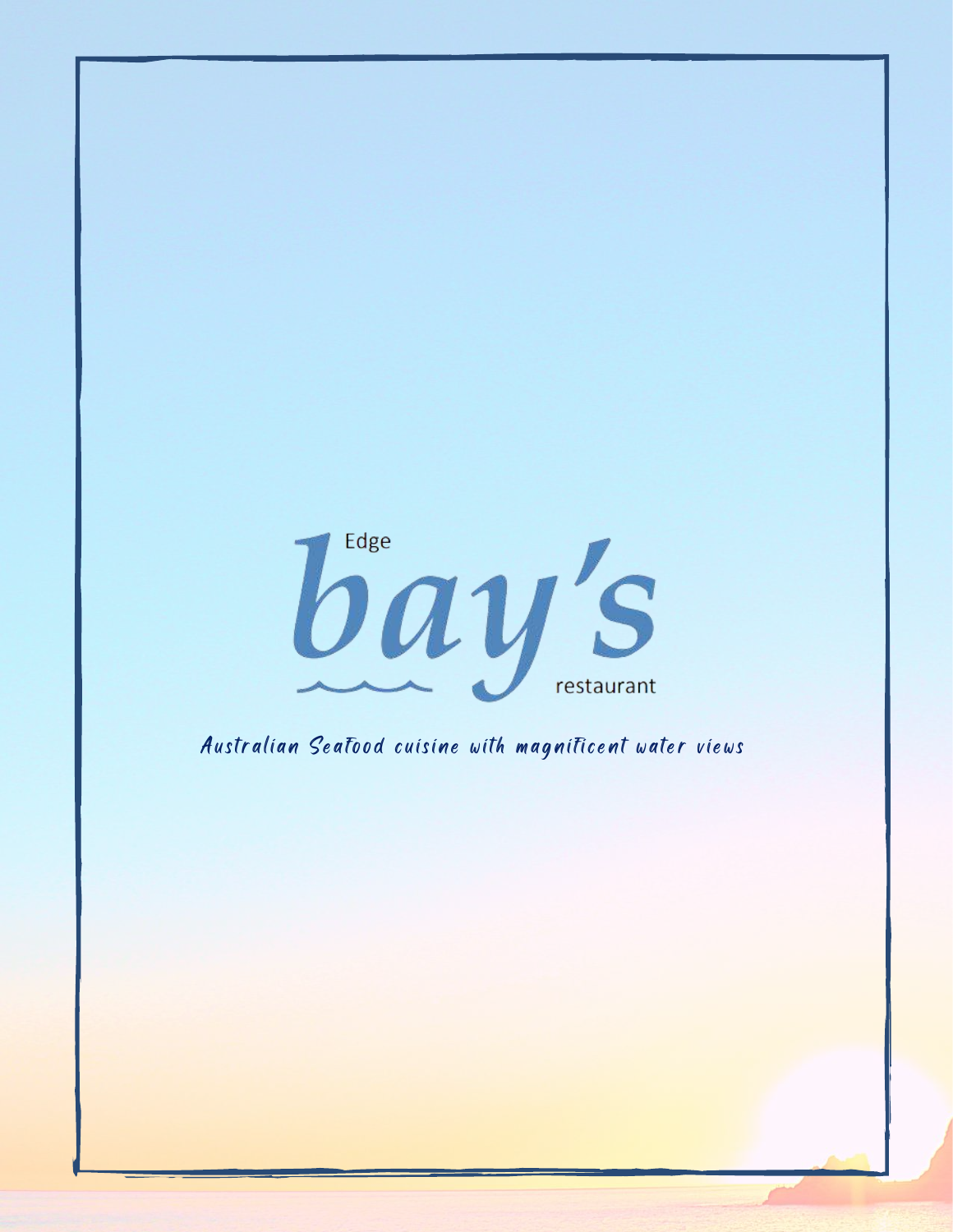### Bread

### **Garlic Bread 5.9**

### **Pumpkin Feta Bruschetta 8.9**

*On toasted sourdough & aged balsamic*

Entrée

| <b>Sydney Rock Oysters</b>                                                   |      |
|------------------------------------------------------------------------------|------|
| Choice of Natural, Kilpatrick, Mornay or Medley                              |      |
| $1/2$ Doz <b>29.9</b><br>1 Doz 57.9                                          |      |
| <b>Seared Scallops</b><br><b>GF</b>                                          | 24.9 |
| Cauliflower puree, green apple glaze & salmon roe oil                        |      |
| <b>GF</b><br><b>Prawn and Smoked Salmon Salad</b>                            | 23.9 |
| Baby lettuce, horseradish dill créme fraiche, red onion & capers             |      |
| <b>Cold Seafood Plate</b><br><b>GF/DF</b>                                    | 25.9 |
| Sydney rock oysters, Tasmanian smoked salmon, cooked QLD tiger prawns &      |      |
| cocktail sauce                                                               |      |
| DF<br><b>Tiger Prawn Salad</b>                                               | 23.9 |
| Baby fennel, baby lettuce, orange segments, cherry tomatoes & lemon dressing |      |
|                                                                              |      |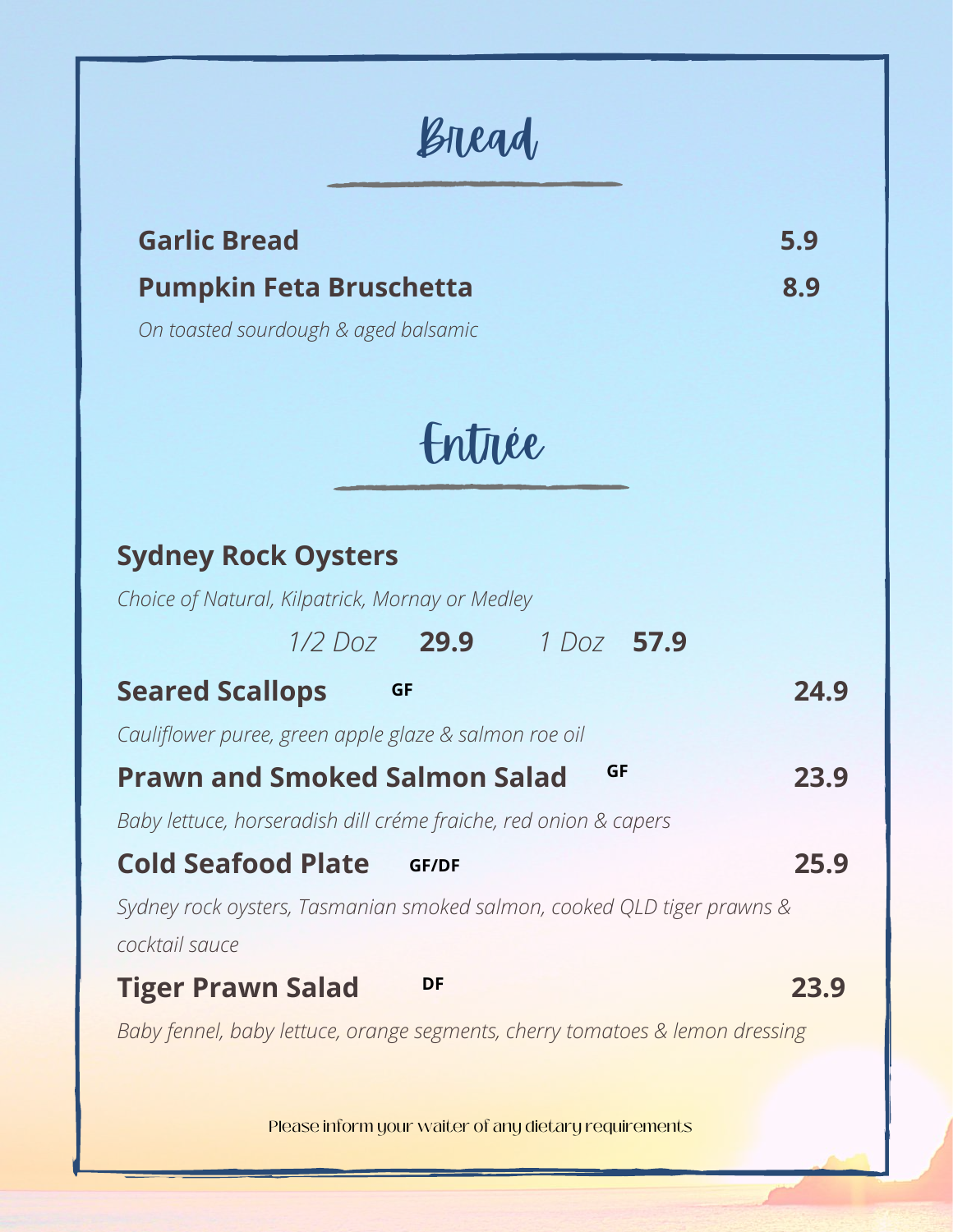Entrée

| <b>1kg Boston Bay Mussels</b>                                                    | 29.9 |
|----------------------------------------------------------------------------------|------|
| Choice between Creamy Garlic or Chili Napolitana sauce, served with garlic bread |      |
| DF<br><b>Salt and Pepper Calamari</b>                                            | 20.9 |
| Baby lettuce & aioli                                                             |      |
| <b>Chicken Souvlaki</b>                                                          | 19.9 |
| Pita bread, tomato and cucumber salsa with tztaziki                              |      |
| <b>Caesar Salad</b>                                                              | 17.9 |
| Cos lettuce, egg, bacon, croutons, parmesan cheese                               |      |
| <b>Add</b> Smoked Salmon or Chicken                                              | 5.5  |
| <b>Roasted Beetroot Salad</b><br><b>GF</b>                                       | 16.9 |
| Baby lettuce, cherry tomatoes, radish, feta cheese, walnuts & balsamic dressing  |      |
| <b>Bays Fattoush Salad</b>                                                       | 16.9 |
| Iceberg lettuce, radish, capsicum, cherry tomato, cucumber, & crispy pita bread  |      |
| with lemon & garlic yogurt dressing                                              |      |
|                                                                                  |      |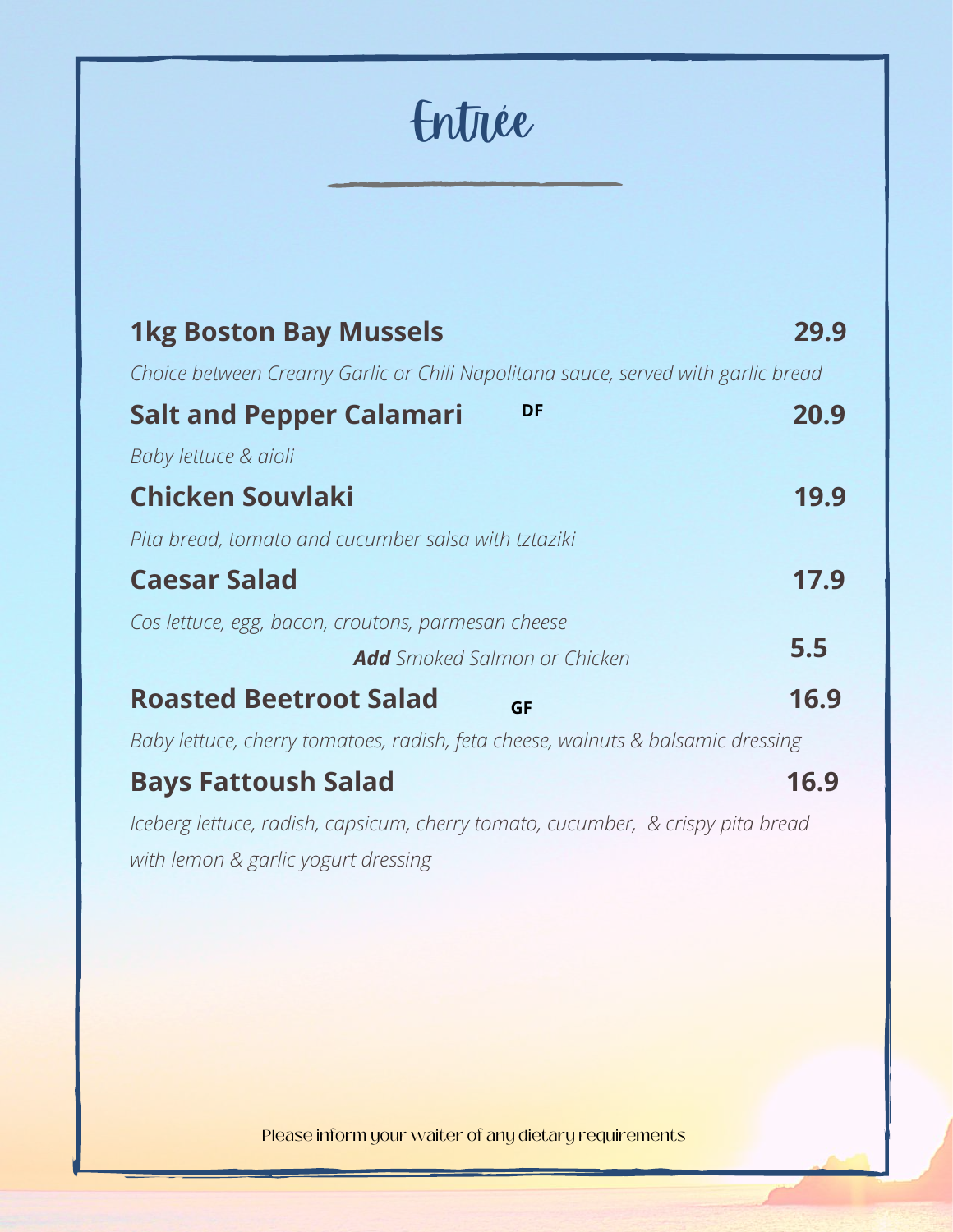## Mains

| <b>GF</b><br><b>Grilled Tasmanian Salmon Fillet</b>                                     | 33.9 |
|-----------------------------------------------------------------------------------------|------|
|                                                                                         |      |
| Crushed potato, grilled zucchini, hummus, marinated olives & roasted tomato<br>dressing |      |
| GF<br><b>Grilled Barramundi Fillet</b>                                                  | 33.9 |
|                                                                                         |      |
| Lemon potato, broccolini & hollandaise sauce                                            |      |
| <b>Whole Baby Snapper</b><br><b>GF</b>                                                  | 34.9 |
| Crushed potato, green peas, tomato & gremolata                                          |      |
| Western Australia Rock Lobster                                                          |      |
| Half 45.9 Whole 85.9                                                                    |      |
| Choice of Mornay, Garlic Butter or Natural - served with chips & salad                  |      |
| <b>Spaghetti Prawn and Barramundi</b><br><b>DF</b>                                      | 32.9 |
| Garlic, chilli, olive oil, white wine & rocket leaves                                   |      |
| <b>Spaghetti Marinara</b>                                                               | 32.9 |
| Prawn, scallop, calamari, barramundi, mussel & naploitana sauce                         |      |
| Spaghetti Carbonara                                                                     | 24.8 |
| Bacon, white wine, cream & grano padano                                                 |      |
| <b>Seafood Risotto</b><br><b>GF</b>                                                     | 33.9 |
| Prawn, scallop, calamari, barramundi & mussel                                           |      |
| <b>Pea and Prawn Risotto</b><br><b>GF</b>                                               | 33.9 |
| Parmesan crisp                                                                          |      |
| <b>Zucchini and Roasted Pumpkin Risotto</b><br><b>VEG/GF</b>                            | 24.9 |
| Parmesan crisp                                                                          |      |
|                                                                                         |      |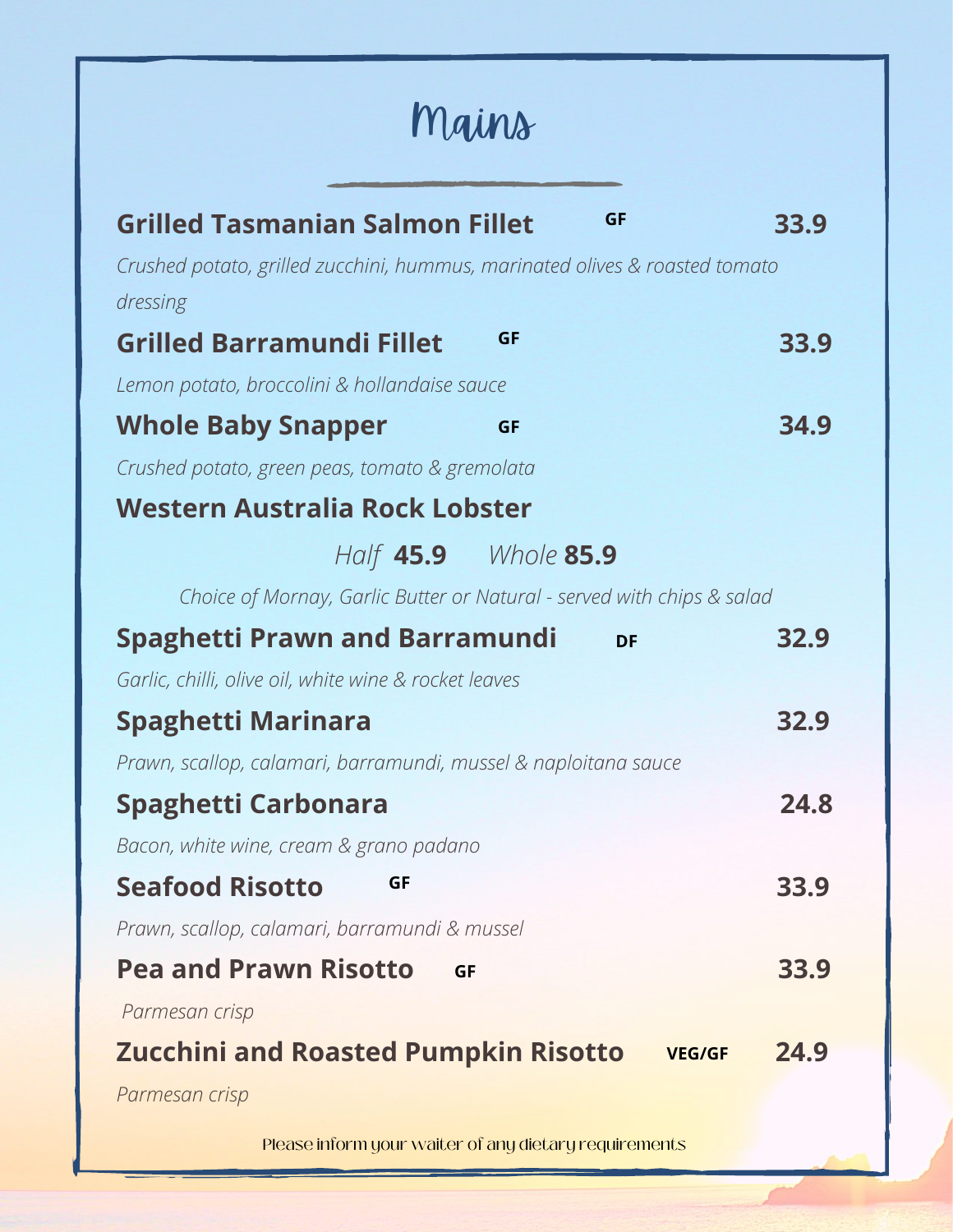# Mains

| <b>VEGAN</b><br><b>Miso Roasted Eggplant</b>                                       | 23.9 |
|------------------------------------------------------------------------------------|------|
| Grilled zucchini & quinoa salad                                                    |      |
| <b>Roasted Chicken Supreme</b>                                                     | 26.9 |
| Mashed potato, broccolini & mushroom sauce                                         |      |
| <b>Beer Battered Fish</b>                                                          | 23.9 |
| Served with chips, salad & tartare sauce                                           |      |
| <b>Chicken Parmigiana</b>                                                          | 26.9 |
| Ham, mozzarella cheese, napolitana sauce, chips & salad                            |      |
| <b>Angus Beef Burger</b>                                                           | 22.9 |
| <b>Vegetarian Option - Portobello Mushroom Burger</b>                              |      |
| Cheese, lettuce, tomato, onion, beetroot, tomato mayonnaise & chips                |      |
| <b>Chicken Schnitzel</b>                                                           | 24.9 |
| Served with chips, salad & mushroom sauce on top                                   |      |
| <b>1/2 Roast Chicken</b>                                                           | 17.9 |
| In house rotisserie chicken served with chips & gravy                              |      |
| Stegks                                                                             |      |
|                                                                                    |      |
| Steaks are Gluten Free, MSA certified Angus Beef sourced from NSW & VIC            |      |
| <b>300g Pinnacle Rump</b>                                                          | 34.9 |
| <b>220g Southern Prime Eye Fillet</b>                                              | 44.9 |
| All steaks served with crushed garlic potato, roasted mushroom & cauliflower puree |      |
| All sauces - GF Choice of Sauce - Red Wine, Mushroom, Pepper or Béarnaise          |      |
| <b>Add Lobster</b> Half 39.9                                                       |      |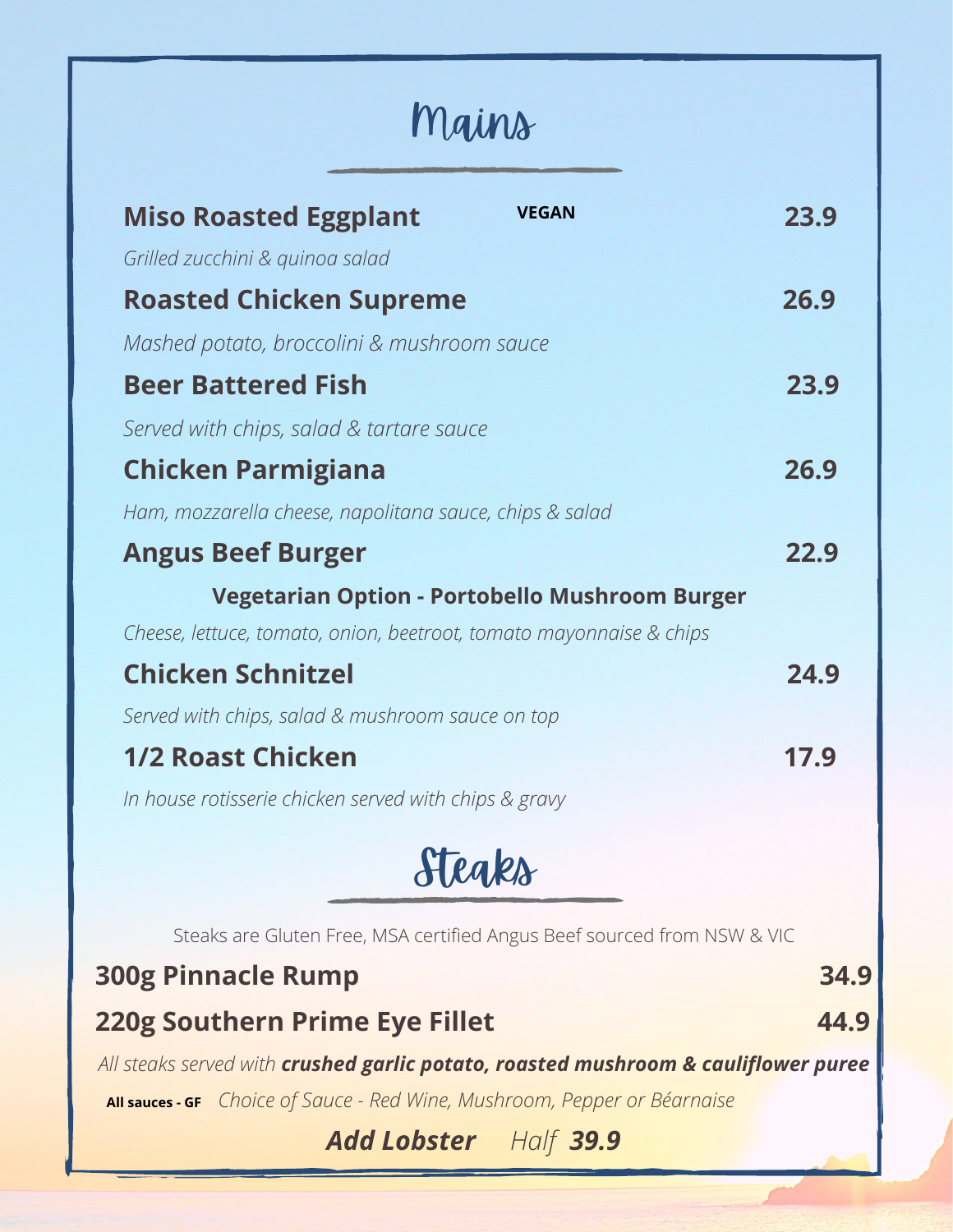# Platter

#### **Seafood Platter 99.9**

Natural Sydney rock oysters, m*ussels with tomato relish, smoked salmon, fried salt & pepper calamari, fresh & fried prawns, fried fish, chips & garden salad*

*Add Lobster Half 39.9 Whole 79.9*

Kids

### **16.9**

*12 years old and under All kids meals are served with Vanilla ice cream for dessert*

### **Crumbed Chicken & chips**

**Battered Fish & Chips**

**Spaghetti with tomato sauce & cheese**

Sides

| <b>Chips</b>         | 9.0  |
|----------------------|------|
| <b>Potato Wedges</b> | 13.0 |
| <b>Garden Salad</b>  | 13.0 |
| <b>Greek Salad</b>   | 15.9 |
| <b>Broccolini</b>    | 14.9 |
|                      |      |

*Tossed with almonds, olive oil & lemon*